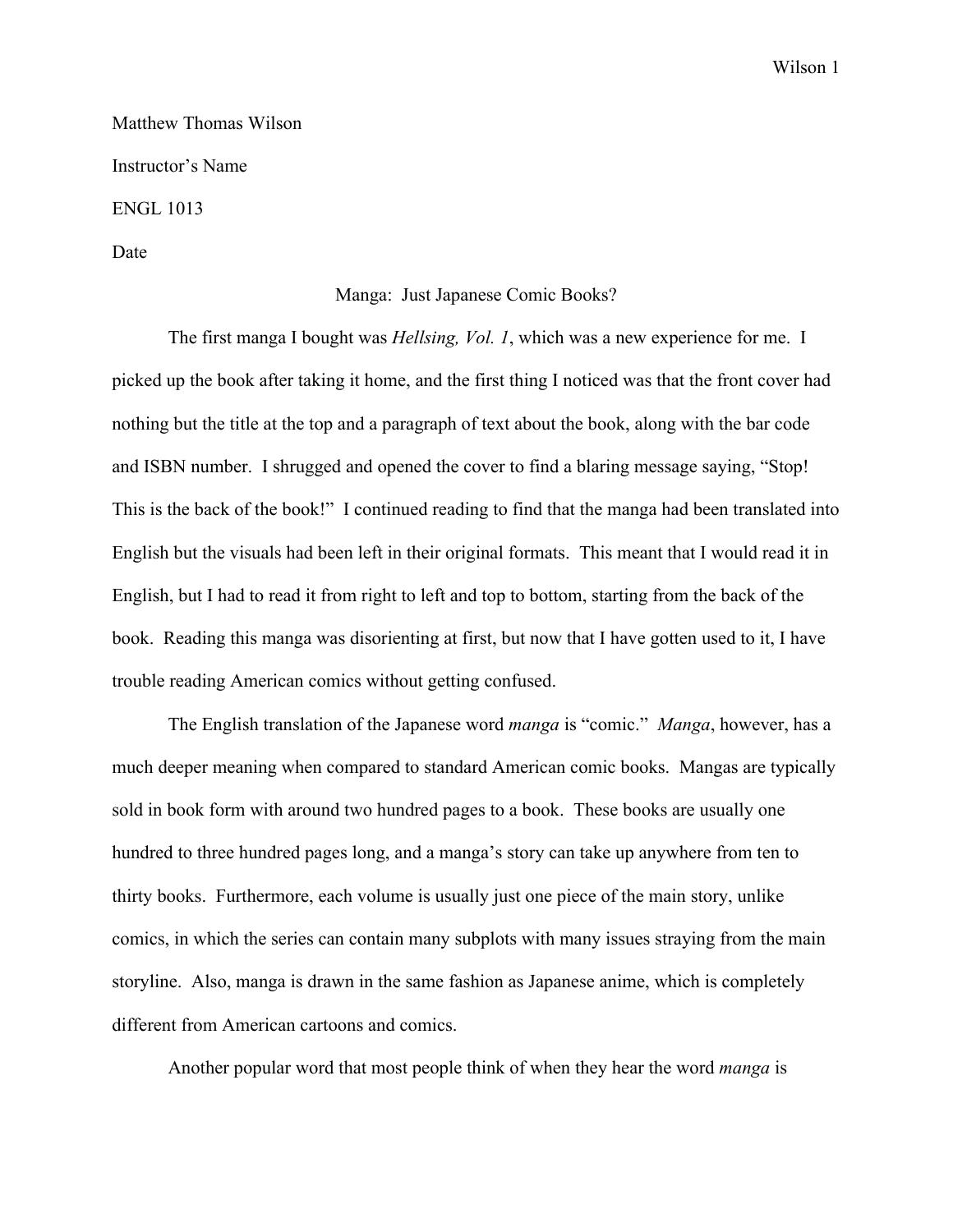Wilson 2

*anime*, and some people don't even know the difference between the two. *Anime* is the term for how the Japanese draw their animated shows. Manga is drawn in the same way that anime is, except for the obvious difference of manga having only still images. The look of anime is quite different from the American comic books, with the general difference being that anime isn't really meant to be realistic-looking. Most American comic book artists attempt to create living characters by giving their two-dimensional figures three-dimensional characteristics. Such devices as shadows and lighting are used extensively to accentuate their characters. In manga, however, most of the three-dimensional characteristics of its characters come from the level of detail in the characters' bodies, but most importantly, the three-dimensional aspects are seen in their facial expressions and stances. Also, mangas usually stick to the multiple-boxes-to-onepage idea, only occasionally having the full-page drawing to support a particular idea. In today's American comic books, the drawings rarely stay within their own boxes and must seem very chaotic to someone who has read only manga and is used to the uniformity of its structure.

Mangas generally have very deep and intricate storylines, which span upwards of ten to thirty volumes in one central storyline. Interestingly enough, the storylines to these mangas are often completely planned before the drawing begins. This is very unlike American comic books, as their storylines are usually created slowly as each edition is published. This lets the creation of the manga's book form be based completely on design, artwork, and layout, instead of where the creators want the storyline to go. For example, in *Hellsing*, a vampire who goes by the name Alucard works for an organization named Hellsing, killing ghouls and other lesser undead as his master wills it. This particular manga is very violent and bloody, but it focuses more on the cool factor of the morbidity rather than the violent bloodiness of it. The main characters of action mangas are usually people with immensely powerful abilities, high above the people around